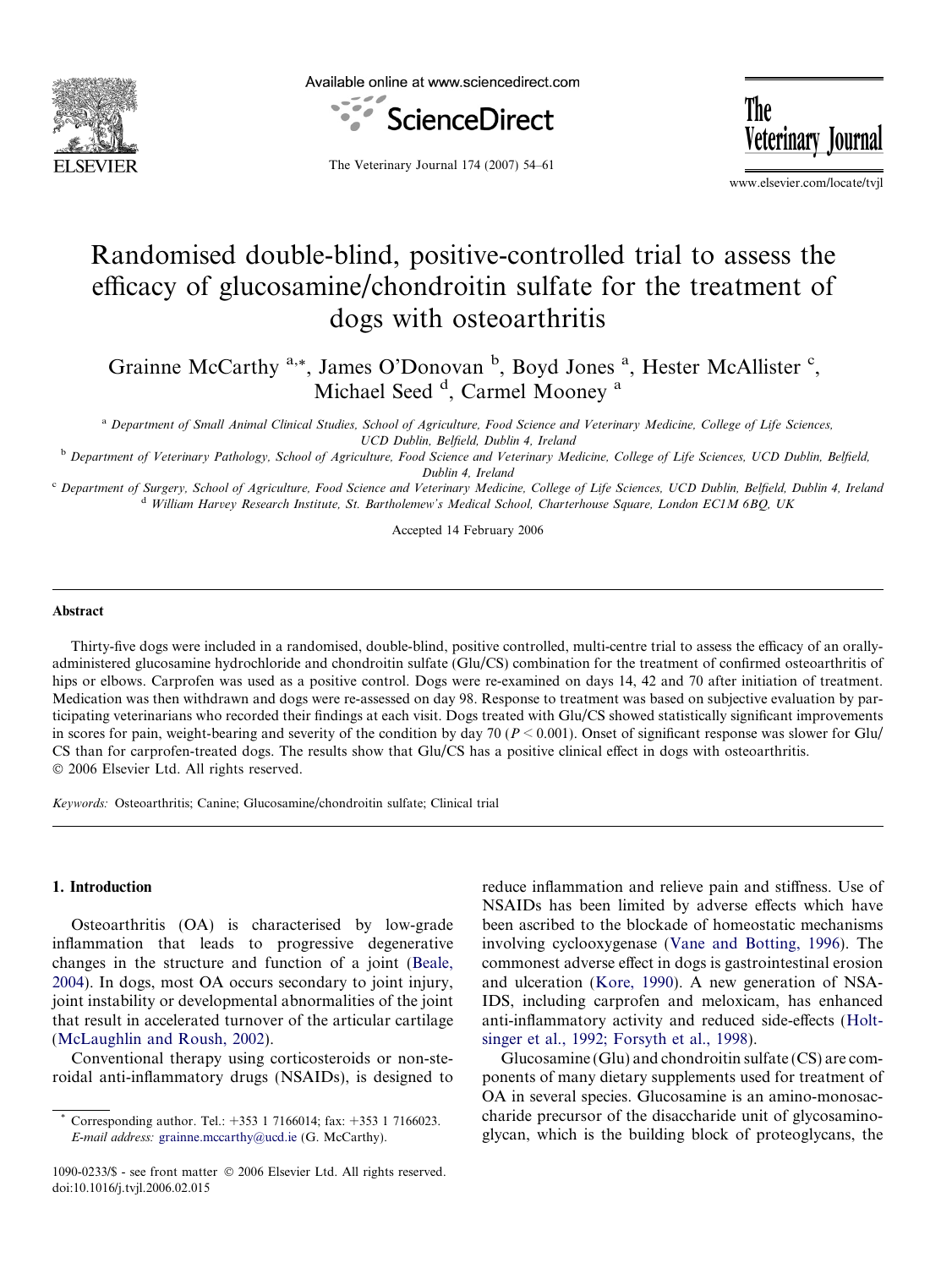ground substance of articular cartilage [\(Bassler et al., 1992\)](#page-6-0). Chondroitin sulfate, a polymer of repeating disaccharide units (galactosamine sulfate and glucuronic acid) is the predominant component of articular cartilage and is a natural component of several other body tissues including tendons, bones and vertebral discs [\(Paroli et al., 1991](#page-7-0)).

The combination of Glu/CS has been shown to protect against chemically induced synovitis in dogs [\(Canapp et al.,](#page-7-0) [1999](#page-7-0)), to stimulate cartilage metabolism and to inhibit its degradation [\(Lippiello et al., 1999; Johnson et al., 2001\)](#page-7-0). The combination has also been reported to reduce symptoms of OA in humans [\(Leffler et al., 1999; Das and Ham](#page-7-0)[mad, 2000\)](#page-7-0), and the clinical signs of OA in horses ([Hanson](#page-7-0) [et al., 1997](#page-7-0)) and dogs [\(Johnson et al., 2001](#page-7-0)). Beneficial structure-modifying effects have been demonstrated histologically in experimental models using rabbits [\(Lippiello](#page-7-0) [et al., 1999\)](#page-7-0), rats [\(Beren et al., 2001\)](#page-6-0) and dogs ([Johnson](#page-7-0) [et al., 2001](#page-7-0)). In addition, Glu/CS is well tolerated when administered to dogs for prolonged periods [\(McNamara](#page-7-0) [et al., 1996](#page-7-0)). However, one placebo-controlled trial evaluated meloxicam, carprofen and Glu/CS with manganese for the treatment of OA in dogs and reported no significant improvement in the dogs given the Glu/CS with manganese product ([Moreau et al., 2003\)](#page-7-0).

This prospective, randomised, double-blind, positivecontrolled, multicentre clinical trial was conducted to assess the efficacy in dogs of orally administered Glu/CS for the treatment of clinical OA of elbows and/or hips.

# 2. Materials and methods

# 2.1. Animals

Forty-two client-owned dogs were recruited by eight participating veterinarians. Twenty-four dogs were entire males, ten entire females, six neutered females and two neutered males. Twenty-eight dogs were Labrador or Golden retrievers and their crosses. The remainder included ten other breeds. Informed owner consent was obtained and the trial protocol was approved by the University's Ethics Committee and licensed by the Department of Health and Children under the Cruelty to Animals Act (1876) and the Department of Agriculture and Food.

#### 2.2. Inclusion/exclusion criteria

Dogs of any breed or sex with clinical signs of chronic lameness (present for at least one month), stiffness and joint pain and radiological evidence of OA of hips and/or elbows were eligible for inclusion. Animals which were pregnant; were receiving any medication; or had hepatic, renal or cardiovascular disease, gastrointestinal ulceration or a bleeding disorder were excluded. Dogs with lameness due to infectious, immune-mediated, neurological or neoplastic disease and dogs which had received any previous drug or dietary supplement for the treatment for OA were also excluded.

### 2.3. Pre-treatment evaluation

Dogs were clinically examined and samples were collected for baseline haematology, clinical chemistry and faecal occult blood tests during the pre-treatment assessment. Radiographs of the affected joints were interpreted by the radiologists at the UCD Veterinary Hospital, University College Dublin.

#### 2.4. Assessment protocol

Veterinarians recorded the severity of the clinical signs at each visit using an ordinal scoring system [\(Table 1\)](#page-2-0). The scoring system was developed based on subjective scoring systems as reported in previous studies ([Vasseur](#page-7-0) [et al., 1995; Holtsinger et al., 1992\)](#page-7-0). Before commencement, participants were thoroughly briefed on the assessment protocol to achieve standardisation of observation and analysis. This was done by providing each participant with a detailed dossier of the trial protocol followed by a comprehensive explanation of the assessment protocols by one of the authors (GMcC).

#### 2.5. Treatment products

Dogs were given either Glu/CS (Synoquin SA, VetPlus Ltd.) or carprofen (Rimadyl, Pfizer). Each gram of the Glu/Cs formulation contained the following active ingredients; glucosamine hydrochloride 475 mg/g, chondroitin sulfate 350 mg/g, N-acetyl-D-glucosamine 50 mg/g, ascorbic acid 50 mg/g and 30 mg/g of Zn sulfate. Each product was dispensed in size 00 gelatin Capsugel capsules and the capsules were presented such that on dispensing, each treatment was indistinguishable from the other, thus enabling the double-blind study. For the trial the Glu/CS capsules contained 750, 666 or 500 mg of the Glu/Cs formulation made up to 1 g with mannitol  $BP<sup>1</sup>$  filler. Carprofen capsules contained 10, 20, 25, 30, 50 or 75 mg of active ingredient made up to 1 g with mannitol BP filler. Placebo capsules contained 1 g of mannitol BP alone. Encapsulation was carried out according to GMP.<sup>2</sup>

#### 2.6. Treatment protocol

Dogs were assigned to treatment groups centrally, by the trial co-ordinator, who assigned dogs to alternate treatment groups strictly by order of recruitment. The trial coordinator was not involved in the assessment of participating dogs. Glu/CS was administered according to the manufacturer's datasheet recommendation at a rate of 1 g of active ingredient twice daily to dogs weighing 5–19.9 kg, 1.5 g twice daily to dogs weighing 20–40 kg and 2 g twice daily to dogs weighing >40 kg for 42 days. After 42 days,

 $\frac{1}{2}$  British Pharmacopoeia.<br> $\frac{2}{2}$  Good Manufacturing Practice.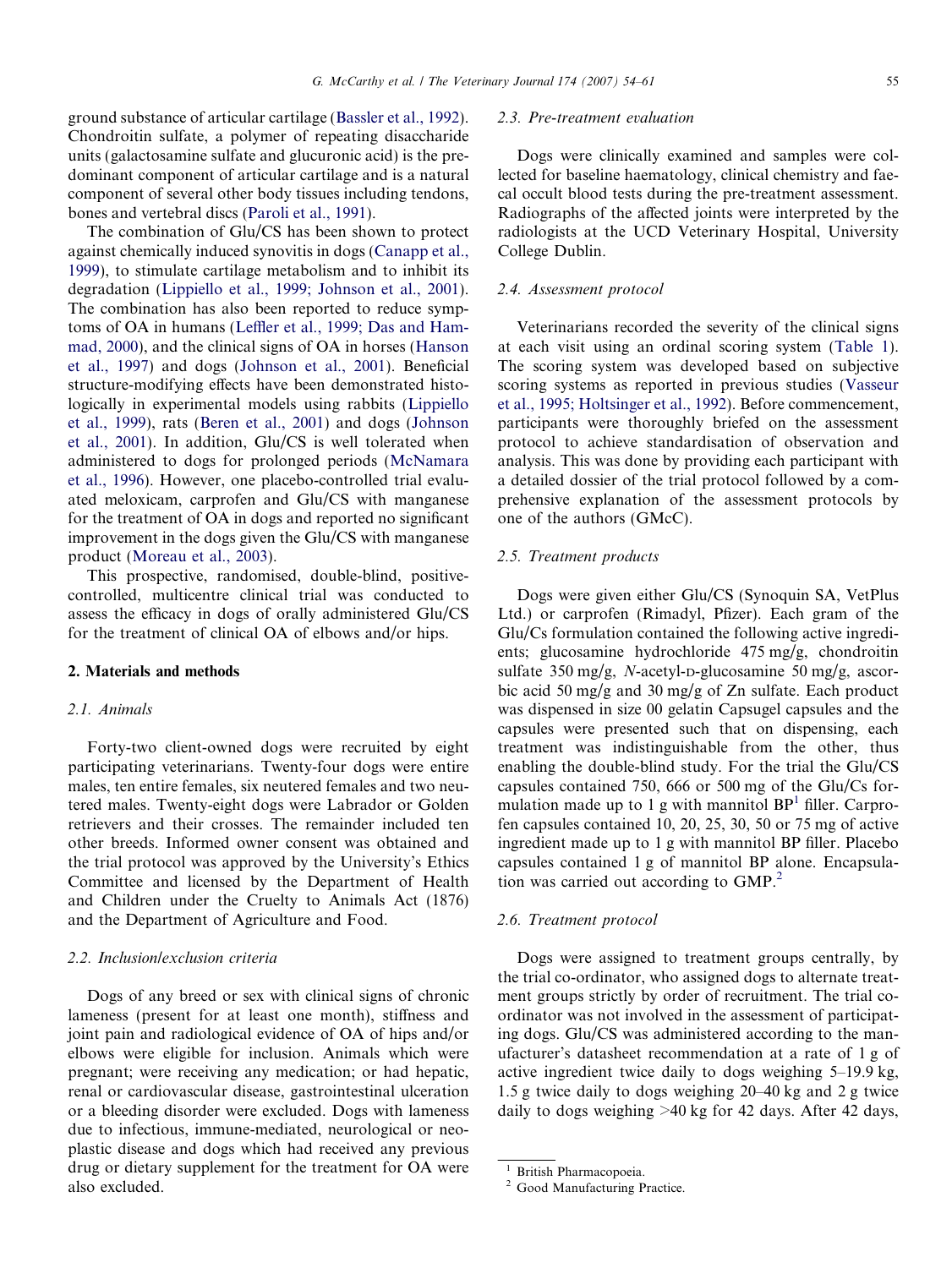<span id="page-2-0"></span>Table 1 Clinical scoring system for assessing dogs with osteoarthritis

| Criterion                              | Clinical evaluation                                                                                                                                                                                                                                                                                                  |
|----------------------------------------|----------------------------------------------------------------------------------------------------------------------------------------------------------------------------------------------------------------------------------------------------------------------------------------------------------------------|
| Lameness                               | 1. Walks normally<br>2. Slightly lame when walking<br>3. Moderately lame when walking<br>4. Severely lame when walking<br>5. Reluctant to rise and will not walk more<br>than five paces                                                                                                                             |
| Joint mobility                         | 1. Full range of motion<br>2. Mild limitation $(10-20\%)$ in range of motion;<br>no crepitus<br>3. Mild limitation (10-20%) in range of motion;<br>with crepitus<br>4. Moderate limitation $(20-50\%)$ in range of<br>motion; $\pm$ crepitus<br>5. Severe limitation $($ >50%) in range of motion;<br>$\pm$ crepitus |
| Pain on palpation                      | 1. None<br>2. Mild signs, dog turns head in recognition<br>3. Moderate signs; dog pulls limb away<br>4. Severe signs; dog vocalises or<br>becomes aggressive<br>5. Dog will not allow palpation                                                                                                                      |
| Weight-bearing                         | 1. Equal on all limbs standing and walking<br>2. Normal standing; favours affected limb<br>when walking<br>3. Partial weight-bearing standing and walking<br>4. Partial weight-bearing standing;<br>non-weight-bearing walking<br>5. Non-weight-bearing standing and walking                                         |
| Overall score of<br>clinical condition | 1. Not affected<br>2. Mildly affected<br>3. Moderately affected<br>4. Severely affected<br>5. Very severely affected                                                                                                                                                                                                 |

the daily dose of Glu/CS was reduced by one-third for the subsequent 28 days. Carprofen was given in accordance with the manufacturer's datasheet at a loading dose of 2 mg/kg bodyweight twice daily for seven days followed by a once daily maintenance dose of 2 mg/kg. Mannitolfilled placebo capsules were administered as a second capsule daily to ensure blinding-compliance. A dosing chart was supplied to aid owner compliance. All medication was given with food. Veterinarians and owners were unaware which treatment was being administered. Animals were re-assessed on days 14, 42, 70 and 98 after initiation of treatment. Treatment was stopped on day 70. The capsules remaining were counted at each visit as a compliance check. If there was deterioration in a dog's signs between days 70 and 98, any necessary treatment was implemented at the discretion of the supervising veterinarian.

#### 2.7. Data handling and statistics

The Mann–Whitney two-tailed test was used to compare the baseline data prior to treatment. Spearman rank correlation (Rs) testing was used to look for relationships between disease scores and demographic characteristics (weight and age). The Friedman repeated measures test with post hoc analysis ([Daniel, 1978](#page-7-0)), where necessary, was used to look for significant changes ( $\alpha = 0.05$ ) in the disease scores within treatment groups over time. Dogs for which data for a given parameter were not available for every time point, were not included in the Friedman analysis of that parameter. The one-tailed Mann–Whitney test (MWT) was used to compare changes in score at day 70. Changes in score were calculated for the five parameters by subtracting the day 70 score from the pre-treatment score for each dog. The power of the one-tailed MWT to detect a difference in median of 1.0 with 15 subjects in each group is estimated at 0.78 ( $\beta = 0.22$ ,  $\alpha = 0.05$ , s.d.  $\leq 1.03$ ). Minitab v.13.2 software (Minitab Inc.) was used to perform statistical analyses.

#### 3. Results

Forty-two dogs were enrolled in the trial but six were withdrawn prior to day 14 and one at day 42. Reasons for withdrawal were failure to attend assessment appointments (three dogs in the Glu/CS group; one dog in the carprofen group), two adverse drug reactions (both in Glu/CS group) and one dog had required surgery (Glu/CS group). One dog (Glu/CS group) was administered a NSAID between day 70 and day 98 and one dog in the carprofen group died (due to intestinal torsion) between day 70 and day 98. As a result data for these last two dogs were not included in the Friedman repeated measures analysis but were included in the comparison of groups at days 0 and 70. In addition, one dog in the carprofen treated group was missing data for the overall condition variable and therefore was not included in the analysis of that variable. [Table 2](#page-3-0) summarises the age, sex, bodyweight and joints affected data for the 35 dogs completing the trial to day 70.

All dogs enrolled in the trial had haemogram and biochemical profile results within reference range, negative faecal occult blood tests and confirmed radiological evidence of osteoarthritis.

Mann–Whitney two-tailed comparisons of pre-treatment disease scores found no significant difference between the treatment and control groups. The results, using data for the 35 dogs completing the trial, are presented in [Table](#page-3-0) [3.](#page-3-0) Significant and strong positive correlations ( $\text{Rs} > 0.55$ ) existed between the pre-treatment disease score and the day 70 change in score ( $P < 0.02$ ) for all parameters. This correlation was independent of treatment group, indicating that dogs with higher pre-treatment disease scores tended to have higher, positive changes in score (i.e., improvement) by day 70 than dogs with lower pre-treatment scores. These correlations suggest that the subjective scoring system may have been insensitive to improvements in dogs with lower pre-treatment disease scores.

Dogs in the Glu/CS treatment group showed significant improvements ( $P < 0.001$ ) in disease scores at day 70 for pain, weight-bearing and overall condition compared to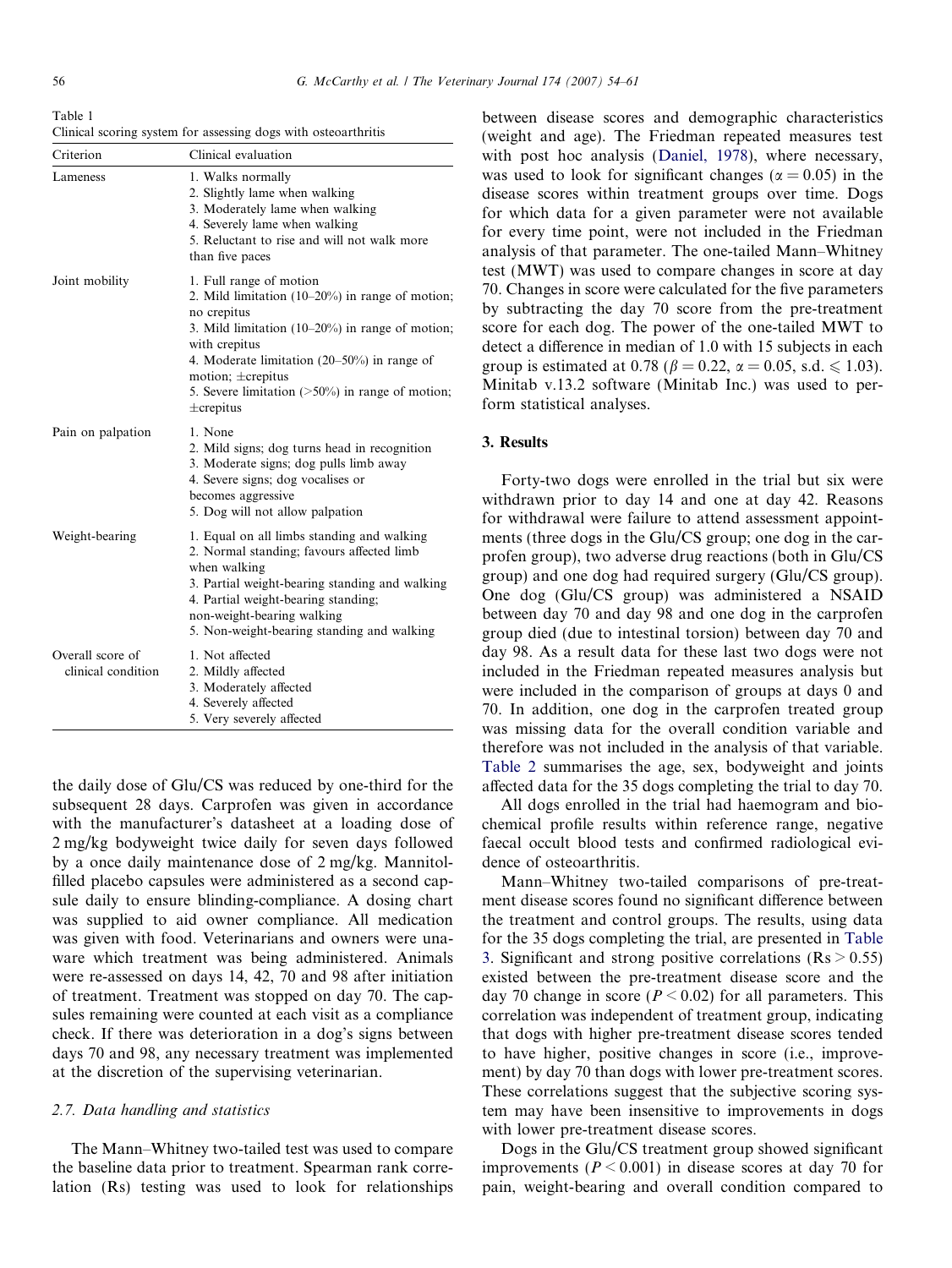<span id="page-3-0"></span>

| Table 2                                                                                           |  |
|---------------------------------------------------------------------------------------------------|--|
| Sex, age, joint(s) affected and bodyweight distribution for all 35 dogs which completed the trial |  |

|           |       | Gender |        | Affected $joint(s)$ |       |                | Age $(yr)$                    | Weight (kg)                      |
|-----------|-------|--------|--------|---------------------|-------|----------------|-------------------------------|----------------------------------|
|           | Total | Male   | Female | Hip                 | Elbow | $H\&E^a$       |                               |                                  |
| Carprofen | 19    | 12     |        |                     | 14    |                | $9.1 \pm 2.0$<br>$[5.5 - 13]$ | $30.5 \pm 10.5$<br>$[10.5 - 45]$ |
| Glu/CS    | 16    | 10     |        |                     | a     |                | $6.8 \pm 3.5$<br>$[0.9 - 13]$ | $32.7 \pm 12.3$<br>$[11 - 58.5]$ |
| Totals    | 35    | 22     | 13     | 8                   | 23    | $\overline{4}$ | $\sim$                        | $\hspace{0.1mm}-\hspace{0.1mm}$  |

Age and weight data are expressed as mean  $\pm$  SD and [range]. Glu/CS, glucosamine/chondroitin sulfate treatment group. Carprofen, positive control treatment group. The ''Gender'' and ''Affected Joint(s)'' columns show the number of dogs in each sub-category by treatment group.

<sup>a</sup> H&E is the dogs with both hip and elbow joints affected.

Table 3 Comparison of pre-treatment clinical scores for treatment and control groups

| Parameter (pretreatment) | $P$ -value <sup>*</sup> | Carprofen $(n)$ | Glu/CS $(n)$ |
|--------------------------|-------------------------|-----------------|--------------|
| Lameness                 | 0.5686                  | 19              | 16           |
| Joint mobility           | 0.2069                  | 19              | 16           |
| Pain                     | 0.2122                  | 19              | 16           |
| Weight bearing           | 0.2618                  | 19              | 16           |
| Overall condition        | 0.1685                  | 18              | 16           |

Key: *n*, number of dogs per treatment group; Glu/CS, glucosamine/ chondroitin sulfate treatment group; carprofen, positive control treatment group. The carprofen treated group has data for only 18 dogs in the Overall Condition category whereas 19 dogs contributed data for the other parameters. This is due to an omission to award a score for overall condition for one of the dogs.

\* Mann–Whitney test, two tailed,  $\alpha = 0.05$ ,  $1 - \beta = 0.64$ , adjusted for ties. The P values indicate that the differences in the pre-treatment scores between the two treatment groups are not significant.

pre-treatment scores (Table 4). However, lameness  $(P = 0.192)$  and joint mobility  $(P = 0.248)$  scores were not significantly better than pre-treatment scores (Table 4) in the Glu/CS treated group. The data for the three parameters for which the Glu/CS group showed significant improvements are plotted in [Fig. 1](#page-4-0).

The carprofen treated group improved in all five parameters, although the time-points that were significantly better than the pre-treatment scores varied. Joint mobility was significantly improved at days 14, 42 and 70

| Table 4                                  |  |  |  |
|------------------------------------------|--|--|--|
| Improvement in clinical scores over time |  |  |  |

 $(P < 0.001)$ . Weight-bearing was significantly improved at days 14, 42, 70 and 98 ( $P \le 0.001$ ). Joint pain was significantly improved at day 42 ( $P = 0.003$ ). The lameness score was significantly improved at day 70 ( $P \le 0.001$ ). Overall condition score was significantly improved on days 42 and 70 ( $P \le 0.001$ ). The proportions of dogs improving on the two treatments are presented in [Table 5.](#page-5-0)

[Table 6](#page-5-0) presents summary data for changes in score for the treatment groups at day 70. Mean reduction in disease score in carprofen-treated dogs was greater than in Glu/ CS-treated dogs at day 70 for lameness, joint mobility, weight-bearing and overall condition scores. The average improvement in pain scores at day 70 was comparable for both groups. The median improvement in score for the Glu/CS group was not significantly less ( $P > 0.05$ ) than the carprofen group for any parameter although significance was approached for lameness ( $P = 0.0775$ ) and overall condition ( $P = 0.0587$ ). Therefore, as the estimated power of the test, at 0.78, was adequate by convention, the results support the conclusion of non-inferiority of Glu/CS therapy at day 70 to carprofen therapy at day 70 in the treatment of osteoarthritis of the hip and/or elbow joints in dogs.

# 4. Discussion

The results of this trial show that dogs with OA had significant  $(P < 0.001)$  improvements in scores for pain,

| Improvement in clinical scores over time |            |                    |                  |            |           |                  |
|------------------------------------------|------------|--------------------|------------------|------------|-----------|------------------|
| Parameter                                | Carprofen  |                    |                  | Glu/CS     |           |                  |
|                                          | $P$ -value | $* *$              | $\boldsymbol{n}$ | $P$ -value | $* *$     | $\boldsymbol{n}$ |
| Lameness                                 | 0.000      | Day 70             | 18               | 0.192      | <b>NS</b> | 15               |
| Joint mobility                           | 0.000      | Day 14, 42, 70     | 18               | 0.248      | NS        | 15               |
| Pain                                     | 0.003      | Day 42             | 18               | 0.000      | Day 70    | 15               |
| Weight bearing                           | 0.000      | Day 14, 42, 70, 98 | 18               | 0.000      | Day 70    | 15               |
| Overall condition                        | 0.000      | Day 42, 70         |                  | 0.000      | Day 70    | 15               |

The above results were obtained from Friedman repeated measures analysis of the clinical score data, blocked by animal, for carprofen and glucosamine/ chondroitin sulfate treatment, respectively. As tied data were present in all data sets, the reported *P*-values have been adjusted for ties.  $\alpha = 0.05$ .<br>\*\*Where *P* < 0.05, post hoc testing identified the time-points the

Neither treatment had any time points that were significantly worse than the pre-treatment assessment. The numbers of dogs included in the Friedman analysis are less than the number completing the trial due to the requirement to have data for every timepoint, therefore dogs that were missing data were omitted. Key: NS, not significant; n, number of dogs included in analysis; Glu/CS, glucosamine/chondroitin sulfate treatment group; carprofen, positive control treatment group.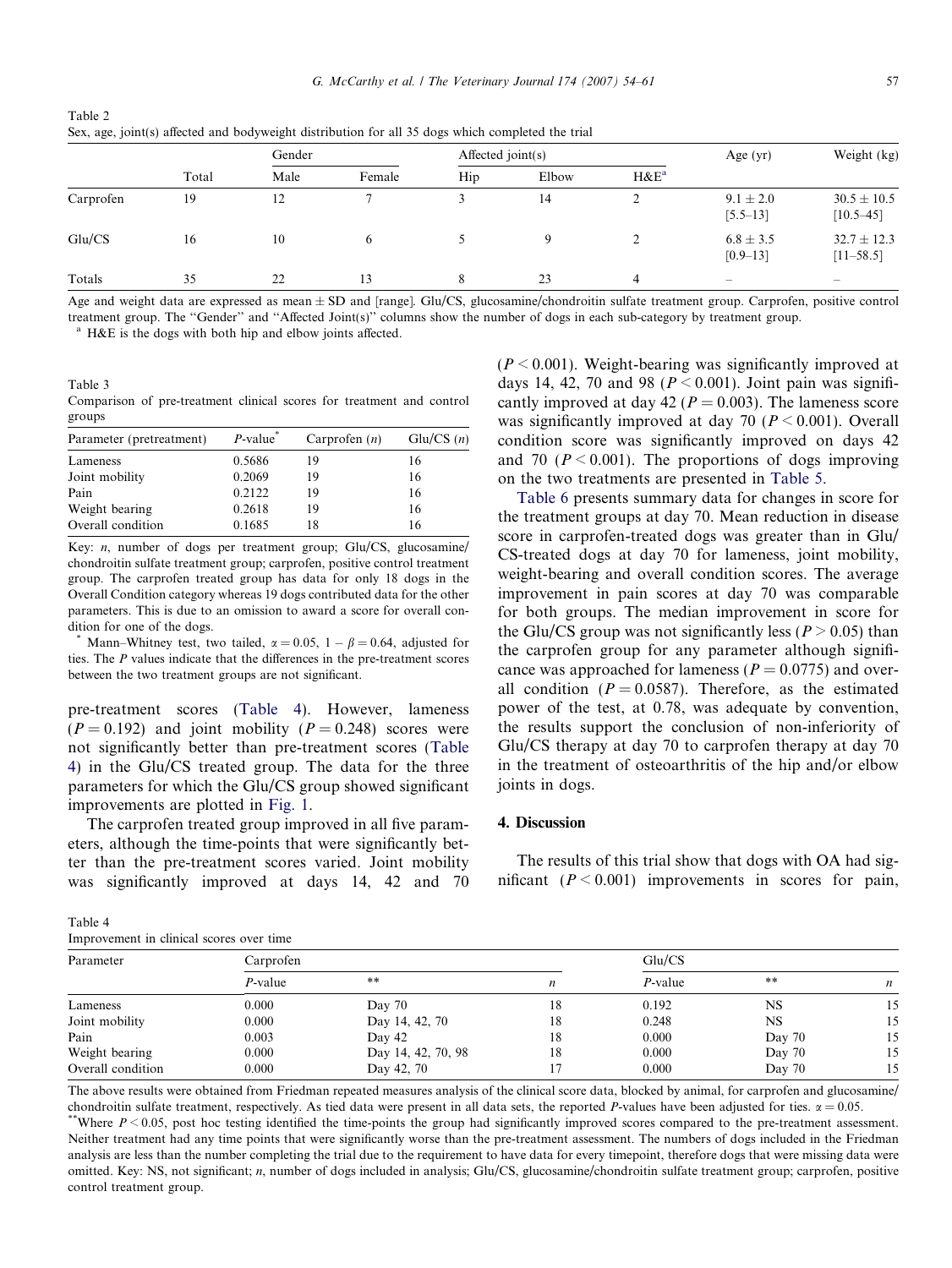<span id="page-4-0"></span>

Fig. 1. Plots of pain, weight-bearing and overall condition scores for carprofen and glucosamine/chondroitin sulfate treated dogs. Each point represents the score recorded for an individual dog. The dogs were assessed pre-treatment and then received either carprofen or glucosamine with chondroitin sulfate for 70 days with assessment on days 14, 42 and 70. On day 98 the dogs had received no treatment for 28 days and were assessed for the final time. Higher scores correspond to more severe clinical signs. The mean score for each assessment day is shown with a solid horizontal line. Key; Pre-Tx, pre-treatment assessment; Glu/CS, glucosamine/chondroitin sulfate treated group, \*\* indicates assessment days when scores were significantly different from pretreatment scores ( $P \le 0.003$ ). Data are graphed on an intention-to-treat basis for the 35 dogs completing the trial to day 70.

weight-bearing and overall clinical condition when treated with oral Glu/CS or carprofen for 70 days, as subjectively assessed by veterinarians. Compared to the dogs given carprofen, significant improvement occurred later in the course of treatment for the Glu/CS-treated group; day 70 versus day 42 for carprofen for most parameters assessed.

As osteoarthritis is a painful condition and in order to address ethical responsibilities and the welfare of the participant dogs, a positive control was used instead of a placebo. Carprofen was chosen as it has been extensively tested for efficacy and safety ([Holtsinger et al., 1992\)](#page-7-0) and was a suitable product for encapsulation. It is not possible to establish whether encapsulation altered the pharmacokinetics of carprofen. However, the positive clinical response observed is comparable to the results of the subjective orthopaedic assessments of carprofen-treated dogs in the trials of [Moreau et al. \(2003\), Vasseur et al. \(1995\) and](#page-7-0) [Holtsinger et al. \(1992\)](#page-7-0) who reported significant improvements in clinical signs after 30, 14 and 14 days, respectively.

A recognised limitation of this trial is the lack of an objective assessment of the joints ([Budsberg, 1997\)](#page-6-0). It was not possible to perform ground force reaction measurements as was done in the trials of [Moreau et al.](#page-7-0) [\(2003\) and Vasseur et al. \(1995\)](#page-7-0) as this was a multicentre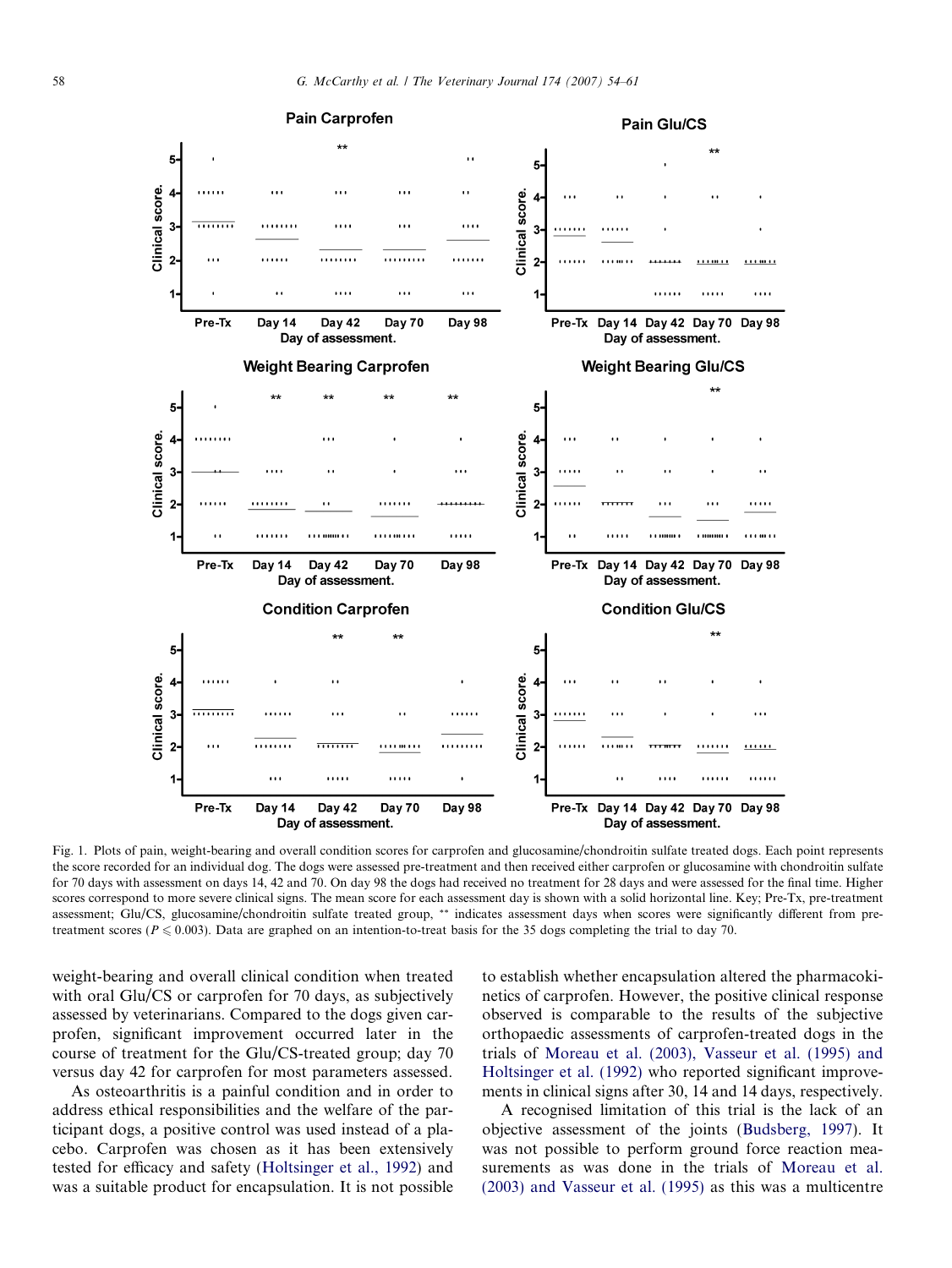G. McCarthy et al. / The Veterinary Journal 174 (2007) 54–61 59

<span id="page-5-0"></span>Table 5 Dogs in carprofen and glucosamine/chondroitin sulfate treatment groups with improved scores at days 14, 42, 70 and 98

|        | Lame.<br>carprofen | Lame.<br>Glu/CS | Joint mobility<br>carprofen | Joint mobility<br>Glu/CS | Pain<br>carprofen | Pain Glu/CS | WB carprofen | WB Glu/CS | Cond carprofen | Cond.<br>Glu/CS |
|--------|--------------------|-----------------|-----------------------------|--------------------------|-------------------|-------------|--------------|-----------|----------------|-----------------|
| Day 14 | 58%                | 50%             | 68%                         | 38%                      | 42%               | 31%         | 79%          | 44%       | 61%            | 44%             |
|        | [11/19]            | [8/16]          | [13/19]                     | [6/16]                   | [8/19]            | [5/16]      | [15/19]      | [7/16]    | [11/18]        | [7/16]          |
|        | 21%                | 19%             | 26%                         | $6\%$                    | 21%               | $0\%$       | $32\%$       | $6\%$     | 27%            | $6\%$           |
|        | (4/19)             | (3/16)          | (5/19)                      | (1/16)                   | (4/19)            | (0/16)      | (6/19)       | (1/16)    | (5/18)         | (1/16)          |
| Day 42 | 52%                | 44%             | 68%                         | 50%                      | 58%               | 56%         | 68%          | 75%       | 66%            | 62.5%           |
|        | [10/19]            | [7/16]          | [13/19]                     | [8/16]                   | [11/19]           | [9/16]      | [13/19]      | [12/16]   | [12/18]        | [10/16]         |
|        | 32%                | 19%             | 21%                         | 25%                      | 16%               | 31%         | $26\%$       | 25%       | 28%            | 19%             |
|        | (6/19)             | (3/16)          | (4/19)                      | (4/16)                   | (3/19)            | (5/16)      | (5/19)       | (4/16)    | (5/18)         | (3/16)          |
| Day70  | 68%                | 50%             | 68%                         | 50%                      | 58%               | 68%         | 79%          | 69%       | 94%            | 81%             |
|        | [13/19]            | [8/16]          | [13/9]                      | [8/16]                   | [11/19]           | [13/16]     | [15/19]      | [11/16]   | [17/18]        | [13/16]         |
|        | 32%                | 19%             | 26%                         | 19%                      | 26%               | 25%         | 37%          | 25%       | 39%            | 19%             |
|        | (6/19)             | (3/16)          | (5/19)                      | (3/16)                   | (5/19)            | (4/16)      | (7/19)       | (4/16)    | (7/18)         | (3/16)          |
| Day 98 | 61%                | 40%             | 50%                         | 46%                      | 56%               | 73%         | 78%          | 67%       | 65%            | 67%             |
|        | [11/18]            | [6/15]          | [9/18]                      | [7/15]                   | [10/18]           | [11/15]     | [14/18]      | [10/15]   | [11/17]        | 10/15           |
|        | $6\%$              | 20%             | 17%                         | 13%                      | 22%               | 13%         | 28%          | 27%       | $18\%$         | 20%             |
|        | (1/18)             | (3/15)          | (3/18)                      | (2/15)                   | (4/18)            | (2/15)      | (5/18)       | (4/15)    | (3/17)         | (3/15)          |

Percentages and numbers in bold print indicate dogs improved by one score or more compared to pre-treatment score. Non-bold percentages and numbers are dogs improved by two scores or more. For numbers within parentheses the numerators are the numbers of dogs improved while the denominators are the number of dogs with scores for that parameter at that time point. Administration of therapy began on day 1 and was stopped on day 70. The dogs were assessed again 28 days later, on day 98. Lame., lameness score; WB, weight bearing score; Cond., overall condition score.

Table 6 Comparison of improvement in clinical parameters at day 70

| Parameter         | Carprofen median (mean) | Glu/CS median (mean) | 95% CI of difference in medians | P-value |
|-------------------|-------------------------|----------------------|---------------------------------|---------|
| Lameness          | 1.0(1.1)                | 0.5(0.6)             | 0,1                             | 0.0775  |
| Joint mobility    | 1.0(1.0)                | 0.5(0.5)             | 0, 1                            | 0.0907  |
| Pain              | 1.0(0.8)                | 1.0(0.9)             | $-1.1$                          | >0.5    |
| Weight bearing    | 1.0(1.4)                | 1.0(1.1)             | 0, 1                            | 0.2380  |
| Overall condition | 1.0(1.4)                | 1.0(1.0)             | 0. I                            | 0.0587  |

Day 70 was the last day of treatment. Changes in score were calculated by subtracting the scores for each dog on day 70 from the dogs' pre-treatment score. The median and mean change in score and the 95% confidence interval (CI) for difference in medians are given. The P-value was obtained from a one tailed Mann–Whitney test comparing treatment groups at day 70 for each parameter.  $(\alpha = 0.05, 1 - \beta = 0.78)$ . Glu/CS, glucosamine/chondroitin sulfate treatment group. Carprofen, positive control treatment group.

trial. Subjective assessment of weight bearing was used instead.

The assignment-to-treatment-group process was based on alternating test product strictly by the order of recruitment and could be criticised as less than optimal randomisation. However, the person who assigned treatment group was not involved in the assessment of dogs or the analysis of the data. In addition, comparison of pre-treatment disease scores for all recruited dogs  $(n = 42)$  and for dogs completing the trial ( $n = 35$ ) found no significant difference between the treatment groups for any of the parameters evaluated.

The benefits of the use of Glu and CS for OA have long been greeted with scepticism due to the lack of reliable information regarding their absorption, pharmacokinetics and mechanisms of action. Pharmacokinetic studies on glucosamine and chondroitin sulfate in dogs using 14C-glucosamine and <sup>35</sup>S-labelled CS found that 87% of an orally administered dose of radiolabelled Glu and 70% of the labelled CS were absorbed [\(Conte et al., 1995; Setnikar](#page-7-0) [et al., 1986](#page-7-0)). Some of the other issues have been addressed in species such as the horse ([Du et al., 2004](#page-7-0)) and the dog ([Adebowale et al., 2002](#page-6-0)). [Adebowale and coworkers](#page-6-0) [\(2002\)](#page-6-0) showed that both Glu and CS are bioavailable after oral dosing and that low molecular weight CS displays significant accumulation upon multiple dosing. In addition both Glu and CS are reported to have a tropism for articular cartilage [\(Setnikar and Rovati, 2001\)](#page-7-0). The safety profiles of glucosamine and chondroitin sulfate have been evaluated in human [\(Rovetta et al., 2002; Towheed and](#page-7-0) [Anastassiades, 1999](#page-7-0)) and veterinary [\(McNamara et al.,](#page-7-0) [1996, 2000](#page-7-0)) trials and have been deemed excellent and the popularity of these products as alternatives to NSAIDS has been enhanced because they have fewer side-effects ([Muller-Fassbender et al., 1994; Hanson et al., 1997](#page-7-0)). [McNamara et al. \(1996, 2000\)](#page-7-0) monitored healthy dogs and cats given Glu/CS and manganese over 30 days, at twice the manufacturers recommended dosage and reported only minor, non-clinically significant changes in haematological and haemostatic values. The safety of Glu/CS for long term use in dogs has not been evaluated. Adverse reactions reported in both human and veterinary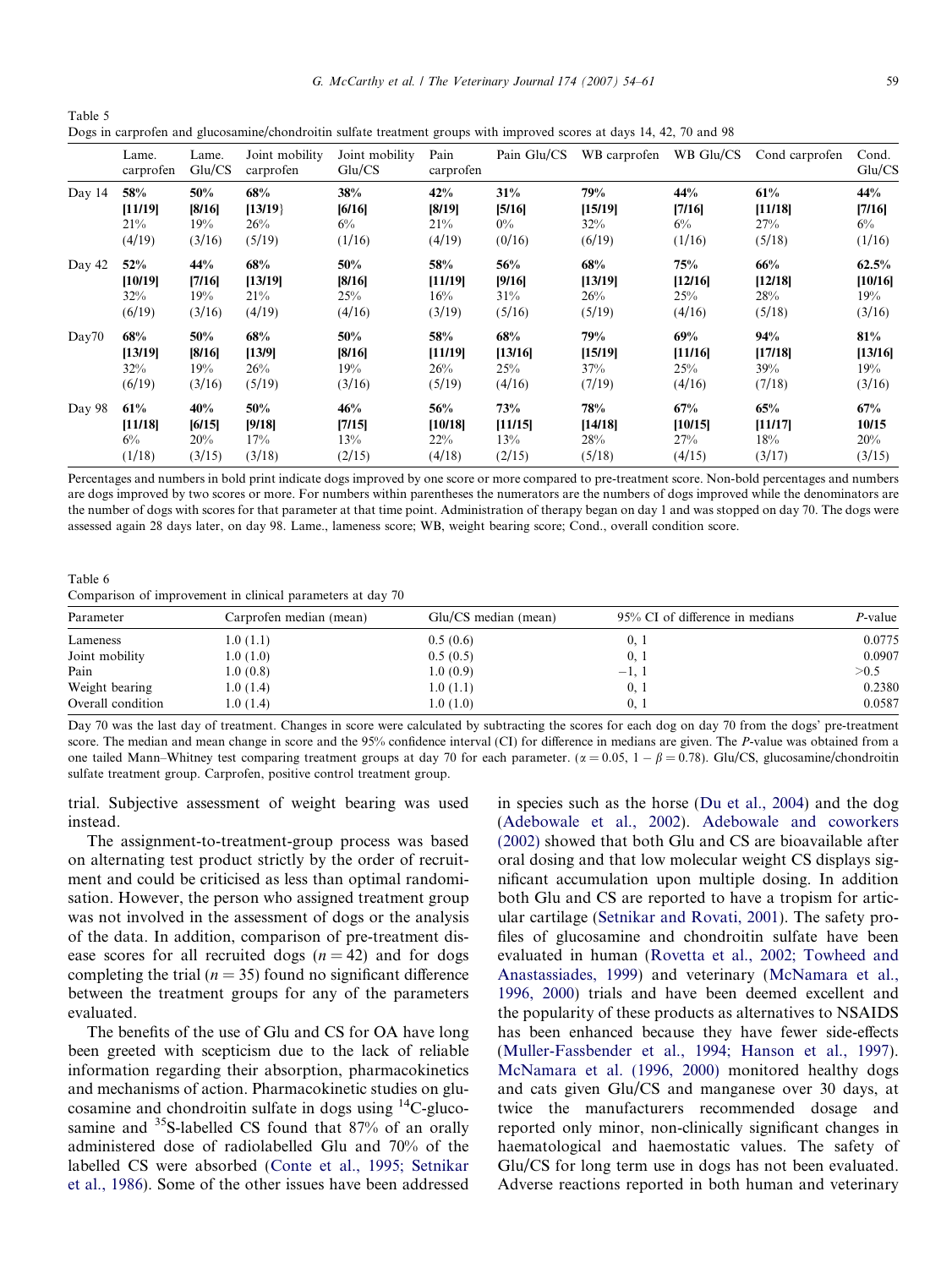<span id="page-6-0"></span>literature predominantly affected the gastrointestinal tract and resolved spontaneously on withdrawal of the medication. In the present study, the two cases of adverse reactions in the Glu/CS group presented as gastrointestinal upsets on days four and nine respectively. One case resolved spontaneously and the second resolved after ranitidine therapy. In the latter case the owner was unwilling to persevere with the trial and in the former the gastrointestinal signs returned when treatment was resumed and so the dog was withdrawn.

Several clinical trials in humans support the use of Glu/ CS administered as individual components or in combination in treatment of OA [\(Towheed et al., 2001; Busci and](#page-7-0) [Poor, 1998; Muller-Fassbender et al., 1994](#page-7-0)). The action of Glu and CS has been shown to be synergistic in vitro [\(Lippiello et al., 2000\)](#page-7-0). There are few reports of clinical studies in dogs despite widespread use of Glu/CS in this species. In a survey of 2524 veterinarians evaluating the perceived clinical efficacy of an oral Glu/CS compound in dogs, 89% and 83% of respondents rated it as ''good/excellent'' in regards to improved mobility and alleviating pain, respectively (Anderson and Slater, 1997). In experimental studies, positive responses were obtained in dogs given Glu/CS for 21 days prior to induction of acute synovitis [\(Canapp et al., 1999](#page-7-0)) and in dogs given Glu/CS with manganese with cranial cruciate ligament injury [\(Johnson et al.,](#page-7-0) [2001\)](#page-7-0).

There are several dietary supplements containing Glu/ CS available in the veterinary market. These preparations differ in composition, purity and source of glucosamine and chondroitin sulfate. They also contain varying amounts of additional compounds such as manganese, omega-3 fatty acids, antioxidants, minerals and herbal agents. There are no published studies comparing similar individual or combination dietary supplements for the treatment of OA in dogs.

[Moreau et al. \(2003\)](#page-7-0) in a randomised, double-blind placebo-controlled trial assessed the efficacy of 60 days treatment with Glu/CS with manganese, carprofen or meloxicam for the treatment of OA in dogs. The results were evaluated by measuring ground reaction forces, by subjective clinical assessment by a veterinarian and by owners' observations. Significant improvement, using gait analysis, was recorded for all dogs receiving carprofen or meloxicam. The Glu/CS and manganese group showed no significant response as determined by the objective gait analysis or by either of the subjective assessments. Possible explanations for the non-performance of the Glu/CS and manganese may be that the product was indeed ineffective, or, that the dose administered to some dogs and the duration of the initial loading-dose period were less than the manufacturer recommended or, that the timescale (60 days) of the trial did not allow the Glu/CS and manganese to reach its full therapeutic potential. In the present study, improvements in pain, weight-bearing and overall condition scores in the Glu/CS group were not significant until day 70 ( $P \le 0.001$ ). The slow onset of action of Glu/CS has been reported in human trials ([Vaz, 1982\)](#page-7-0) and anecdotally in dogs (Budsberg et al., 2000).

The significance of the maintenance of improvement in disease scores when compared to pre-treatment scores, for both groups, one month after cessation of treatment is uncertain but is an aspect worthy of further investigation.

# 5. Conclusion

This is the first report demonstrating that the clinical signs of OA in dogs improved significantly after 70 days of treatment with oral glucosamine hydrochloride and chondroitin sulfate. Future clinical trials of Glu/CS should monitor dogs for a minimum period of 70 days and incorporate an objective measurement such as force plate gait analysis.

#### Acknowledgements

The authors thank all participating veterinarians Hugh O'Callaghan, Pete Wedderburn, Shane Guerin, Aidan Miller, William Hayden, Tom Mullaney, Sydney Nagle and Eleanor Wauchob and their clients; VetPlus Ltd., Lancashire, England for financial support; BSAVA Petsavers for funding JO'Ds residency; and Tom Owens and Nicola Garvey for technical assistance.

#### References

- Adebowale, A., Du, J., Liang, Z., Leslie, L., Eddington, N., 2002. The bioavailability and pharmacokinetics of glucosamine hydrochloride and low molecular weight chondroitin sulfate after single and multiple doses to beagle dogs. Biopharmaceutics and Drug Disposition 23, 217– 225.
- Anderson, M., Slater, M., 1997. Evaluation of clinical efficacy of an oral glucosamine-chondroitin sulfate compound – survey of veterinary practices in the United States (Preliminary findings). In: Proceedings 24th Annual Conference of the Veterinary Orthopaedic Society (US) March 1–8, Montana.
- Bassler, C., Henrotin, Y., Franchiment, P., 1992. In vitro evaluation of drugs proposed as chondroprotective agents. International Journal of Tissue Reactions 14, 231–241.
- Beale, B.S., 2004. Use of nutraceuticals and chondroprotectants in osteoarthritic dogs and cats. Veterinary Clinics of North America: Small Animal Practice 34, 271–289.
- Beren, J., Hill, S., Diener-West, M., Rose, N., 2001. Effect of pre-loading oral glucosamine HCL/chondroitin sulfate/manganese ascorbate combination on experimental arthritis in rats. Experimental Biology and Medicine 226, 144–151.
- Budsberg, S., 1997. Outcome assessment in clinical trials involving medical management of osteoarthritis in small animals. Veterinary Clinics of North America: Small Animal Practice 27, 815–823.
- Budsberg, S., Todhunter, R., McNamara, P., 2000. Use of chondromodulation drugs and substances in the prevention and treatment of osteoarthritis in dogs. In: Bonagura, J. (Ed.), Kirk's Current Veterinary Therapy, Small Animal Practice, vol. 13. W.B. Saunders Company, Philadelphia, pp. 1018–1022.
- Busci, I., Poor, G., 1998. Efficacy and tolerability of oral chondroitin sulfate as a symptomatic slow-acting drug for osteoarthritis in the treatment of knee osteoarthritis. Osteoarthritis Cartilage 6 (Suppl. A), 31–36.